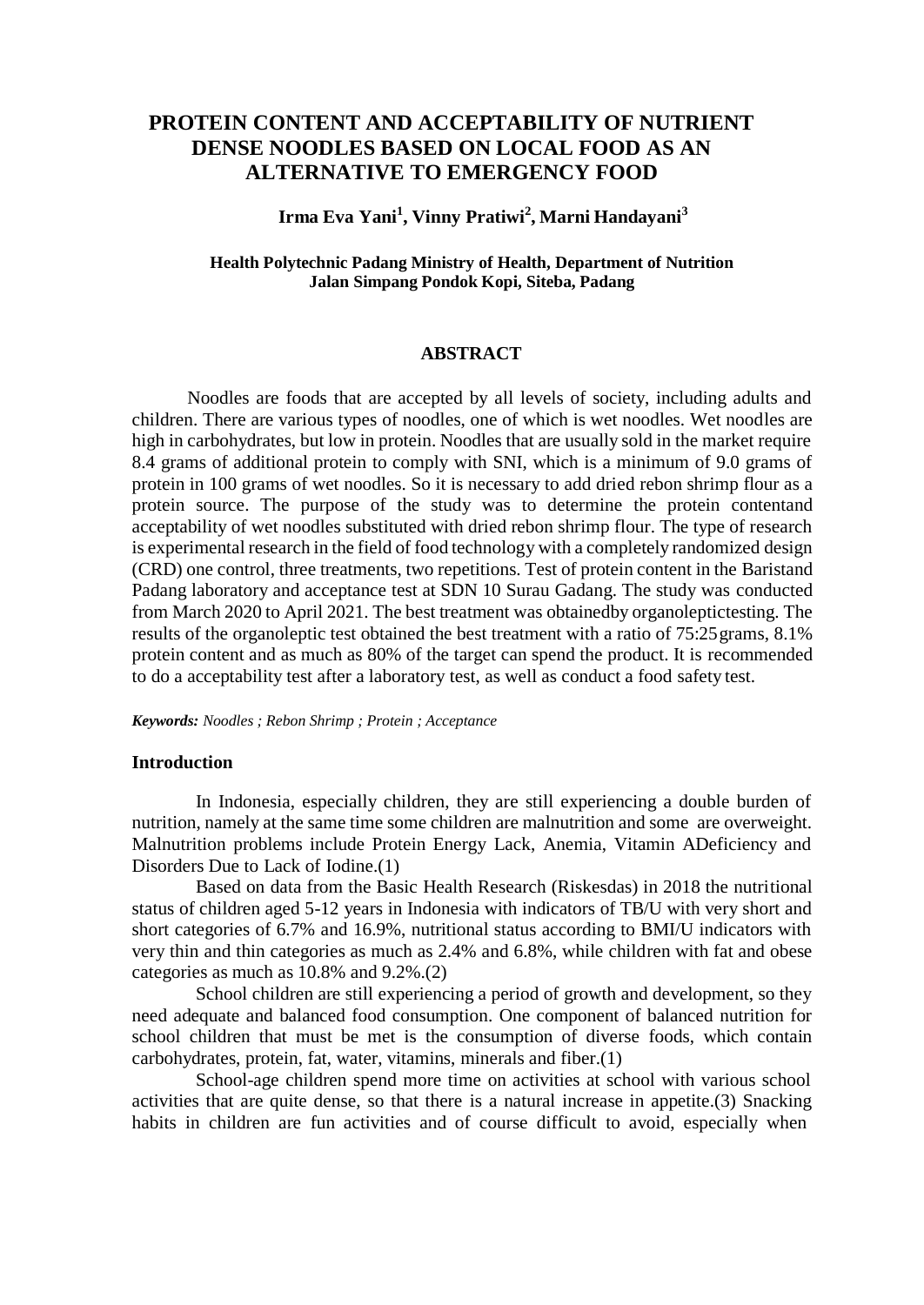children are at school age.(4) With frequent snacking will result in school children not being able to finish the portion of food available at home, which in turn can affect the nutritional status of the child.(5)

According to the 2019 Nutritional Adequacy Rate for the 10-12 year age group, snacks should contribute 200 and 190 kcal of energy, 5 and 5.5 grams of protein, 6.5 grams of fat, and 30 and 28 grams of carbohydrates for boys. and girls.(6)

Currently, noodles are one of the foods that are highly accepted by all levels of society. Its fans are not limited to adults, but also children. (7) In addition to being filling, noodle dishes are also relatively inexpensive, practical, have a flavor that is not boring and are of various types.(8)

There are various types of noodles sold in the market, one of which is wetnoodles. Based on data from the Indonesian Food Security Directory 2019, the consumption of wet noodles by the Indonesian population in 2017 increased from 1.83 kg/cap/year in 2016 to 1.89 kg/cap/year in 2017.(9)

The habit of consuming ready-to-eat noodles without additional vegetables and protein becomes inappropriate because not all nutritional needs are met. The results of Ratnasari's research (2012), which saw a description of the habit of consuming instant noodles in children aged 7-12 years, found that 50 subjects (62.5%) consumed instant noodles without the addition of other food ingredients.(3)

According to Mahmud et al (2018) in the Indonesian Food Composition Table, 100 g of wet noodles contain 88 kcal of energy, 0.6 g of protein, 3.3 g of fat, 14.0 g of carbohydrates, 14.0 g of calcium, 13.0 g mg phosphorus, 0.8 mg iron, and 80 g water.(10) Based on the quality standard of wet noodles by the National Standardization Agency (2015)(11) the requirement for raw wet noodles in 100 grams contains a minimum of 9 grams of protein. The protein content in wet noodles currently circulating does not match the standard wet noodles with a protein gap of 8.4 grams.

Considering that wet noodles are dominated by flour, where the carbohydrate content is very high, but low in other nutrients, it is necessary to increase the nutrients. One of the minimal nutrients contained in wet noodles is protein. So it is necessary to add other food ingredients that contain high protein into the noodles. One of the high protein sources of food is rebon shrimp.

The protein content of dried rebon shrimp is higher than eggs and meat. In 100 gram of dried rebon shrimp contains 299 kcal of energy, 59.4 gram of protein, 3.6 gram of fat, 3.2 carbohydrates, 2306 mg of calcium, 625 mg of phosphorus, 21.4 mg of iron, and 0.06 mg of vitamin B1.(10) In Rollinda (2019) the nutritional value of rebon shrimp flour 100 g contains 427.14 kcal of energy, 84.85 g of protein, 5.14 g of fat, 4.57 g of carbohydrates, and 30.57 mg of iron.(12)

Dried rebon shrimp is one of the abundant and easily available aquatic products, and the price is relatively cheap. Based on data from the Central Statistics Agency, the production of shrimp species in Indonesia in 2017 was 400.07 tons, and shrimp production in West Sumatra was 21.43 tons.(13) Meanwhile, shrimp consumption by the Indonesian people in 2018 increased to 0.67 kg/cap/year, which in 2013 was 0.62 kg/cap/year, and 0.54 kg/cap/year in 2014.(9)

Dried rebon shrimp contains 15 types of amino acids, 10 of which are essential amino acids, and 5 others are non-essential amino acids that the body needs, as stated by Madan (2018) in his research.(14) So with the addition of dried rebon shrimp into wet noodles, will be able to increase the nutritional value in particular protein and other micro minerals such as calcium, phosphorus, and iron.

In a previous study, conducted by Mukhtia Helfina (2014) who examined the substitution of anchovy flour on the organoleptic quality and protein content of wet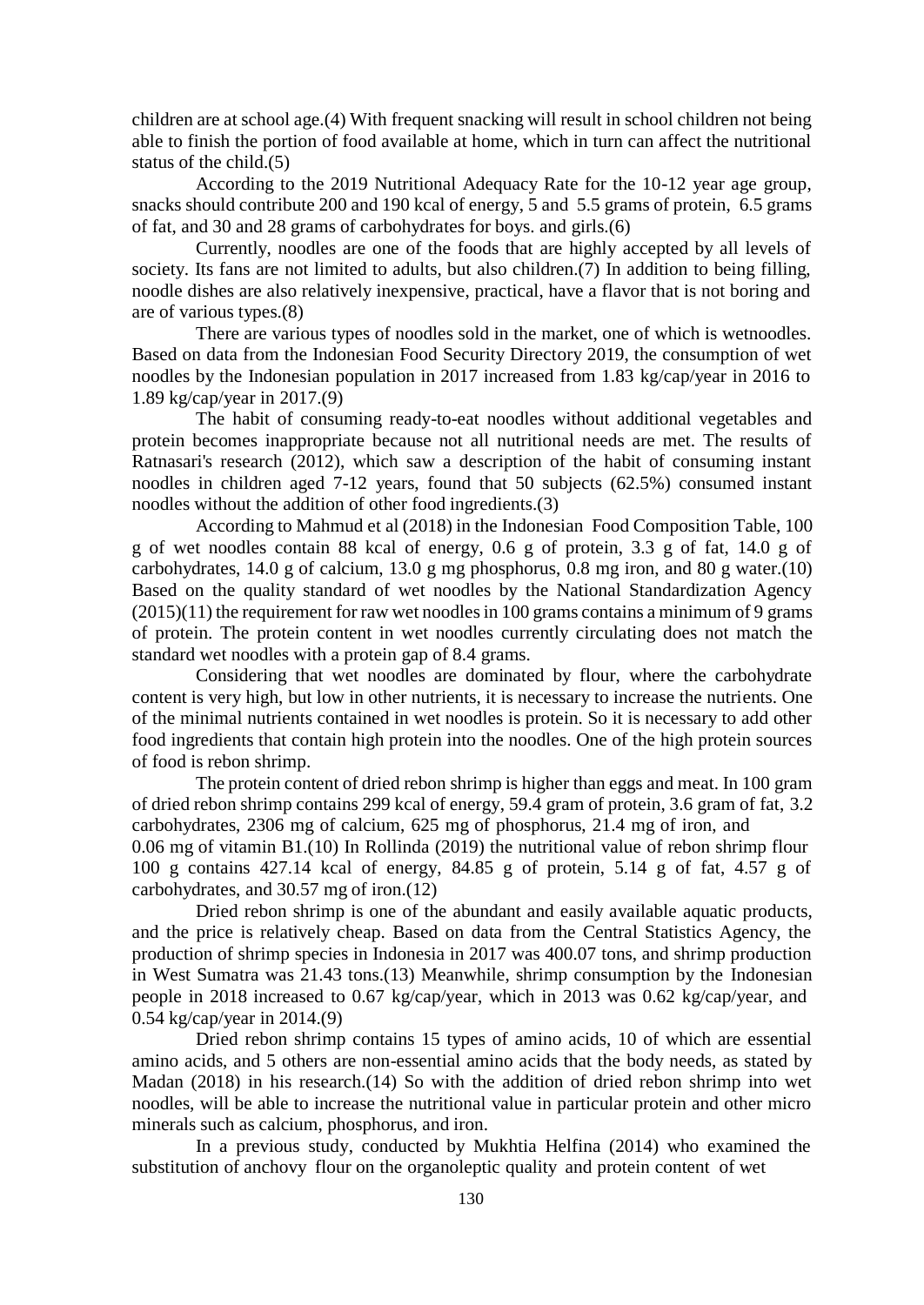noodles, it was found that the protein content of wet noodles produced was 22.52% or 28.1 grams.(15) Candra and Hafni (2018) by adding eel meat to the manufacture of wet noodles, the highest protein content was 5.57%.(16)

The purpose of this study was to determine the protein content and acceptability of wet noodles substituted with dry rebon shrimp flour in wheat flour.

### **Methods**

This research is experimental research in the field of food technology with a completely randomized design (CRD) with one control, three treatments, and two repetitions. This research was conducted from March 2020 to April 2021. The research was conducted at the Laboratory of Baristand Padang and SDN 10 Surau Gadang.

### **A. Tools and Materials**

The main ingredients used in making wet noodles are Cakra Kembar wheat flour, dried rebon shrimp flour, chicken eggs, baking soda, salt, water, and cooking oil.

The materials used for the organoleptic test were one control sample, three treatment samples, panelist approval letter, organoleptic test form and mineral water.

The tools used for making wet noodles are a basin, stove, spatula pan, blender, 60 mesh flour sieve, digital scale, spoon, napkin, ampia knife, stew pan, plate, bowl, and spoon. The tools used for the organoleptic test were 6A size mica plastic, snack plates and label paper.

### **B. Procedure**

1. Making Dry Rebon Shrimp Flour

The process of making modified dried rebon shrimp flour from Rollinda Radianti (2019)(12) is:

- a. Dry rebon prawns are cleaned and washed with water so that sand and other impurities can be removed.
- b. Then the shrimp are drained to reduce the water content and roasted over medium heat for
- c. Cool briefly until the hot steam is gone.
- d. Smoothing using a blender, then the flour is sifted with a 60 mesh sieve.
- 2. Making Wet Noodles Treatment
	- a. Ingredients are prepared and weighed
	- b. Mixing wheat flour, dry rebon shrimp flour, baking soda, salt, chicken eggs and water into a dough.
	- c. Knead the dough.
	- d. Rest the dough for 30 minutes and cover with a clean napkin
	- e. After 30 minutes the dough is divided into smaller portions.
	- f. Then the dough is thinned with ampia to a thickness of 5 mm, and molded into noodles.
	- g. Boil with boiling water for 2 minutes with the addition of 1 tablespoon of cooking oil so that the dough does not stick.
	- h. Draining and watering by flowing.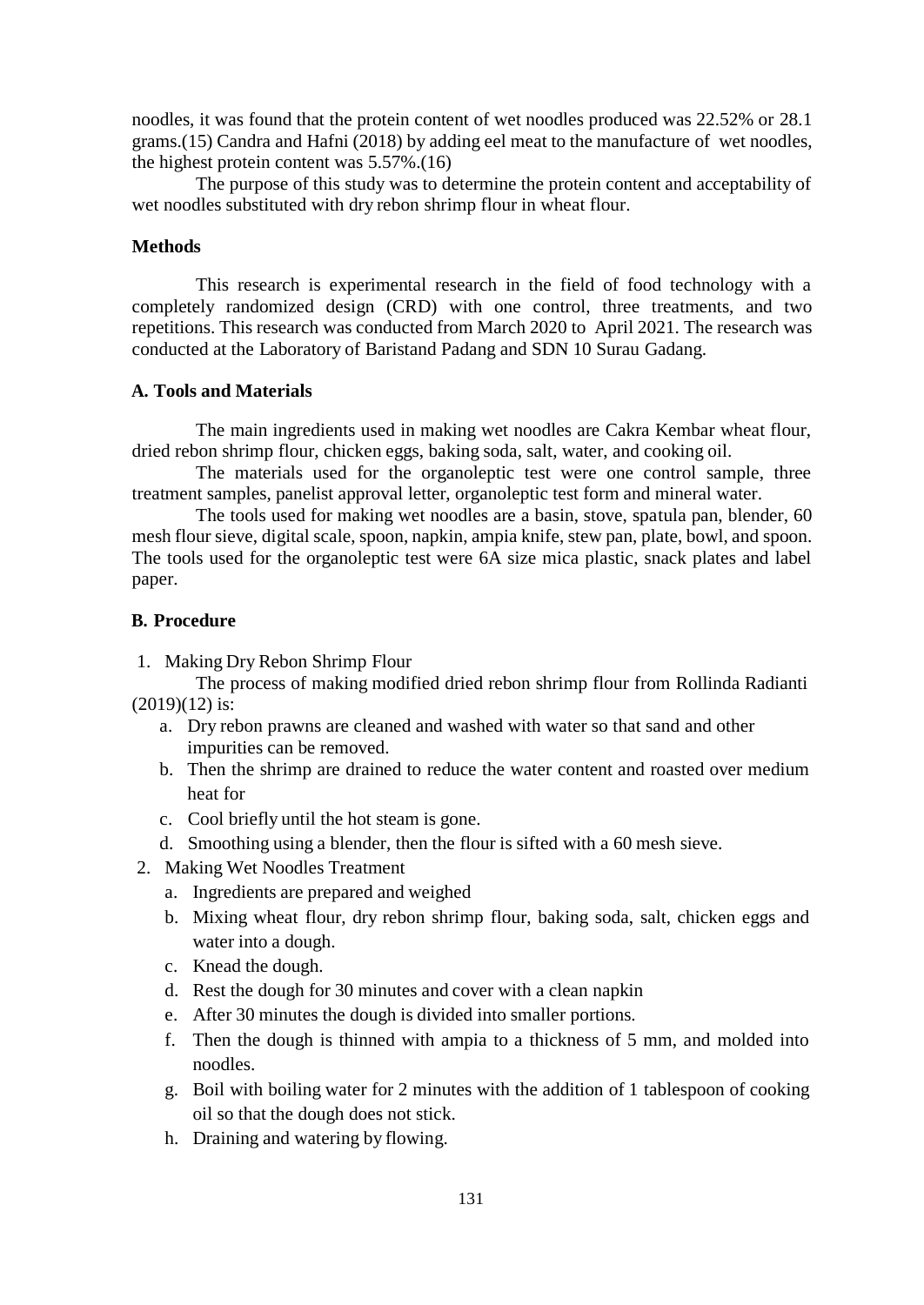### **Results And Discussion**

#### **A. Best Treatment**

The best treatment for the 4 treatments of wet noodles was obtained from the results of the organoleptic quality test.

| ັ       |       | $\overline{\phantom{0}}$ | -<br>$\sim$ |       |
|---------|-------|--------------------------|-------------|-------|
|         | F1    | F2                       | F3          | F4    |
| Color   | 3.380 | 2.680                    | 2.860       | 2.780 |
| Scent   | 3.280 | 2.580                    | 2.660       | 2.800 |
| Flavor  | 3.040 | 2.600                    | 2.760       | 2.660 |
| Texture | 3.260 | 2.960                    | 3.060       | 2.780 |
| Total   | 12.96 | 10,82                    | 11.34       | 11.02 |
| Average | 3.24  | 2.705                    | 2.835       | 2.755 |

**Table 1. Average Panelist Acceptance Value of Organoleptic Quality**

The average level of panelist acceptance of the color, scent, flavor, and texture of wet noodles is in the "like" category. The best treatment was found in wet noodlessubstituted with dry rebon shrimp flour as much as 25 grams, with a slightly brownish yellow color, the distinctive scent of rebon prawns was rather strong, the distinctive flavor of rebon prawns was rather strong, and the texture of the noodles was slightly chewy.

Different things were found in research conducted by Riska Van Gobel et al (2016) regarding the formulation of rebon shrimp cookies in terms of flavor, texture, color,and scent. The treatment with the highest average preferred by panelists was treatmentwith rebon shrimp flour substitution, as much as 10%, with a brown color, a very fragrant scent specifically for rebon prawns, a very savory flavor, and a dry and compact texture.(17)

Research by Nuraini Khodijah et al (2020) is in line with Riska's research, which is about the effect of variations in mixing rebon shrimp flour on sticks in terms of physical properties, organoleptic properties, and protein content was 30 grams. The panelists' preference level decreases along with the higher mixing of rebon shrimp flour.(18)

This is different from the results obtained in this wet noodle study, that the panellists' preference for wet noodles substituted with dry rebon shrimp flour increased to 25 grams of substitution treatment and fell back to 27.5 grams of substitution treatment.

#### **B. Protein content**

### **Table 2. Protein Content of Wet Noodles in 100 grams**

| Perlakuan    | Kadar Protein (%) |
|--------------|-------------------|
| F1 (control) | 4,6               |
| $F3$ (best)  | 8,1               |

Table 2 shows an increase in protein content of 3.5% wet noodles with 25 gram dry rebon shrimp flour substitution compared to wet noodles without substitution of dry rebon shrimp flour.

Testing on protein content was carried out on the control treatment and the best treatment, which aimed to see the effect of the substitution of dry rebon shrimp flour on the protein content of wet noodles. After testing at the Baristand Padang Laboratory, it wasfound that the protein content of wet noodles substituted with dry rebon shrimp flour was 8.1%, while the wet noodles without treatment (control) contained 4.6% protein content.So there was an increase in protein content in wet noodles substituted with dry rebon shrimp flour by 3.5%.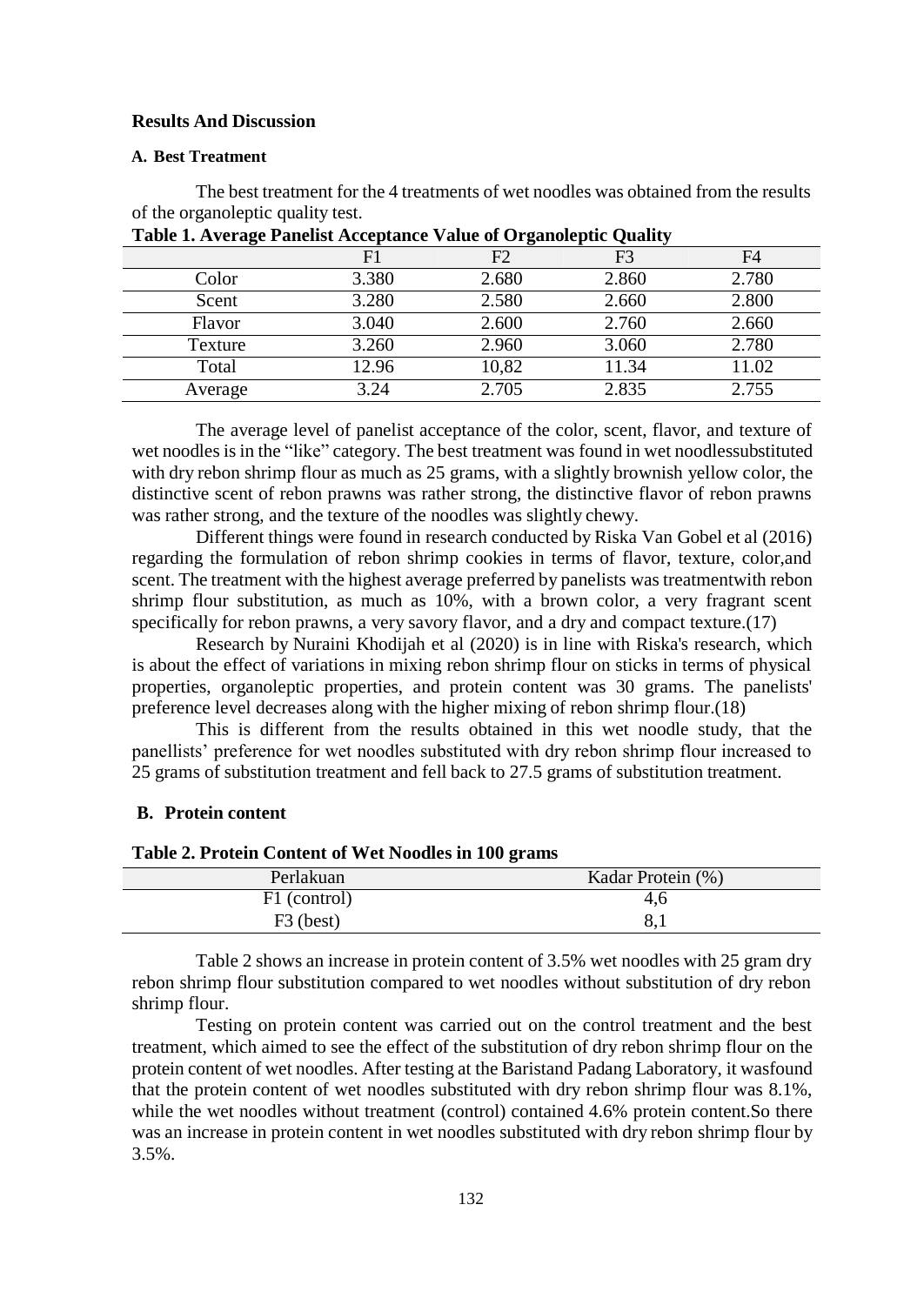Based on calculations using the Nutrisurvey application program, 100 grams of raw wet noodles are expected to contain 12.6% protein, and protein in untreated wet noodles (control) contains 5.28%, with an increase of 7.28%. Different things were found in the results of the protein content test at the Baristand Padang Laboratory, where there was a decrease in protein content of 1%- 4% in cooked wet noodles.

The decrease in protein content occurred due to protein damage during the processing. In the manufacture of wet noodles, there is a process of roasting the rebon shrimp for 10 minutes before turning it into flour, and a process of heating the wet noodleswhile boiling in boiling water for 2 minutes to ripen the wet noodles.

Boiling can reduce protein levels in foodstuffs because processing using high temperatures will cause protein denaturation so that coagulation occurs and reduces solubility. The reaction that occurs when heating the protein can damage the condition of the protein, resulting in decreased protein levels.(19)

So, when calculating the nutritional value of raw material protein, it should be increased by 25% or about 3 grams, so that the nutritional value of cooked wet noodle protein can meet the target needs later even though it has been processed. Because in this study, the best treatment for wet noodles for the acceptability test contained a protein contentof 8.1% in 100 grams, meaning that it only met 77% of the target protein adequacy.

This study is in line with research conducted by Nuraini Khodijah et al (2020) about the effect of variations in mixing rebon shrimp flour on sticks. There is an effect of protein content on stick products, namely mixing 30% rebon shrimp flour contains 9.7% protein content. While the protein content of the control treatment was 6.3%.(18)

## **C. Acceptance Target**

An acceptability test of wet noodles substituted with dry rebon shrimp flour was carried out on children at Elementary School 10 in Surau Gadang, Nanggalo. Observations were made on 30 students in grades V and VI, with an average age of 10 -12 years. Giving wet noodles substituted with dry rebon shrimp flour is the best treatment, namely F3 treatment with substitution of wheat flour and dry rebon shrimp flour as much as 75 grams : 25 grams.

For the acceptability test, wet noodles were processed into fried noodles, which were given as much as 1 portion weighing 50 grams to meet 10% of the protein snack needs of children aged 10 - 12 years. Nutrisurvey's calculation of fried noodles substituted with rebon shrimp flour in the best treatment found an energy content of 121.9 kcal, 6.28 grams of protein, 5.64 grams of fat, and 11.36 grams of carbohydrates. The results of the acceptability test of wet noodles with the substitution of dried rebon shrimp flour from 30 students are as follows: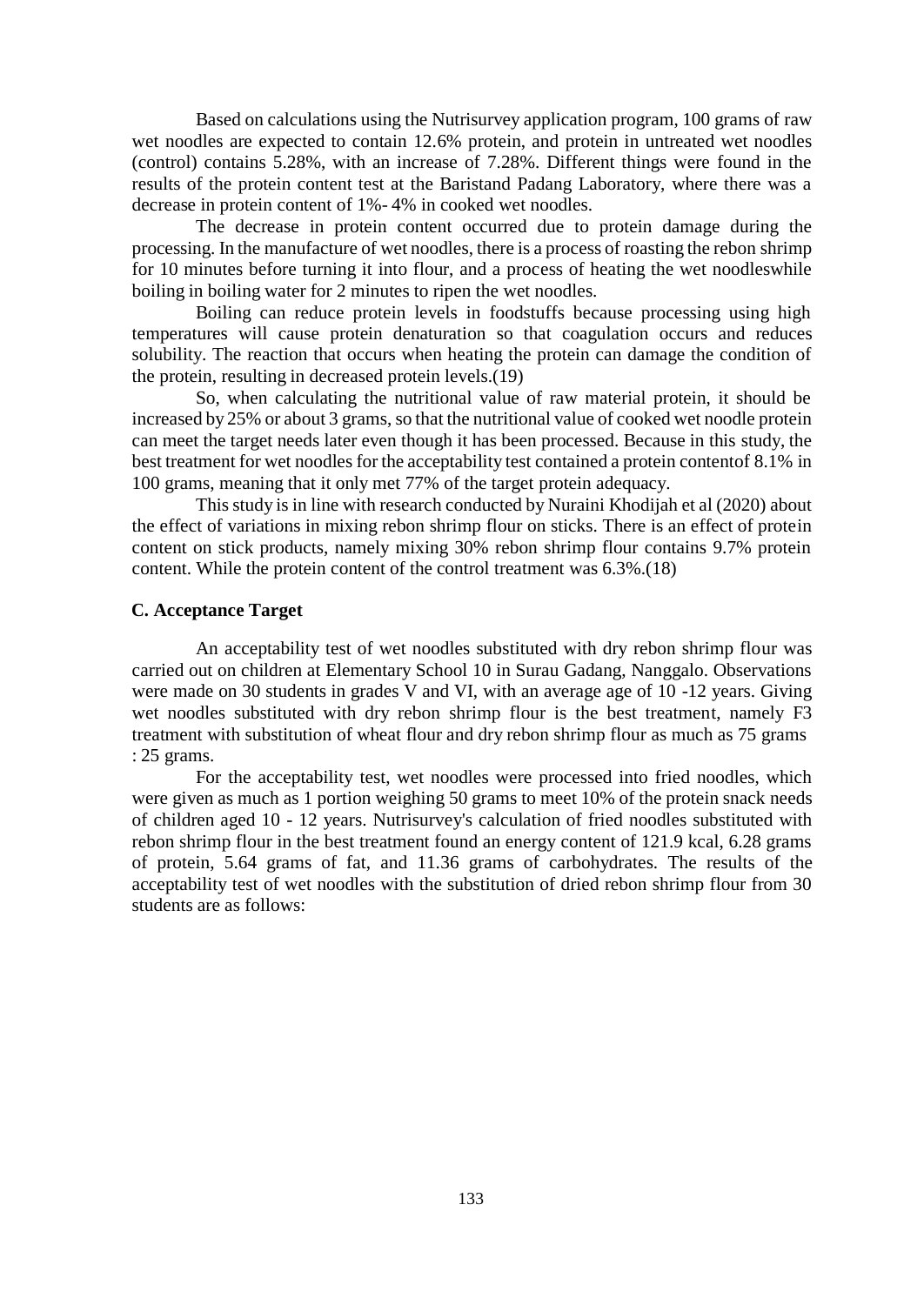### **Diagram 1. Acceptance Test Results Substitution of Dry Rebon Shrimp Flour for Wet Noodles**



The results of the acceptability test showed that 50 grams of wet noodles substituted with dry rebon shrimp flour could be consumed by 80% of the target, meaning that it could be accepted as a snack food. In addition, according to the target, this product has a savory flavor and a delicious scent.

Based on the calculation of the nutritional value of the protein content test results at the Baritand Padang Laboratory, 65 grams of wet noodles should be given for girls and 70 grams for boys so that the protein needs for snacks for both boys and girls aged 10 -12 years can be met.

The target acceptance test should be carried out after the results of the protein content test are obtained so that when calculating the nutritional value of protein, it can refer to the results of laboratory tests to meet the nutritional needs of the target. This is a weakness in this study, which uses the nutritional value of Nutrisurvey to calculate the acceptability test.

### **Conclusion and Suggestion**

### **A. Conclusion**

Wet noodles substituted with dry rebon shrimp flour had a protein content of 4.6%, and the best treatment had a protein content of 8.1%, with a 3.5% increase per gram of protein. Acceptability of wet noodles substituted with dry rebon shrimp flour, the best treatment can be accepted by school children. So this noodle can be used as an alternative to emergency food for school children.

### **B. Suggestion**

1. In making wet noodles, substitution of dry rebon shrimp flour should be done using a formulation of 25 grams of dry rebon shrimp flour substitution.

2. An acceptance test should be carried out after laboratory test results are obtained to formulate the calculation of proper protein nutritional value.

3. We recommend to giving a 65 grams of wet noodles to girls and 70 grams to boys so that the protein needs for snacks for both boys and girls aged 10 -12 years can be fulfilled.